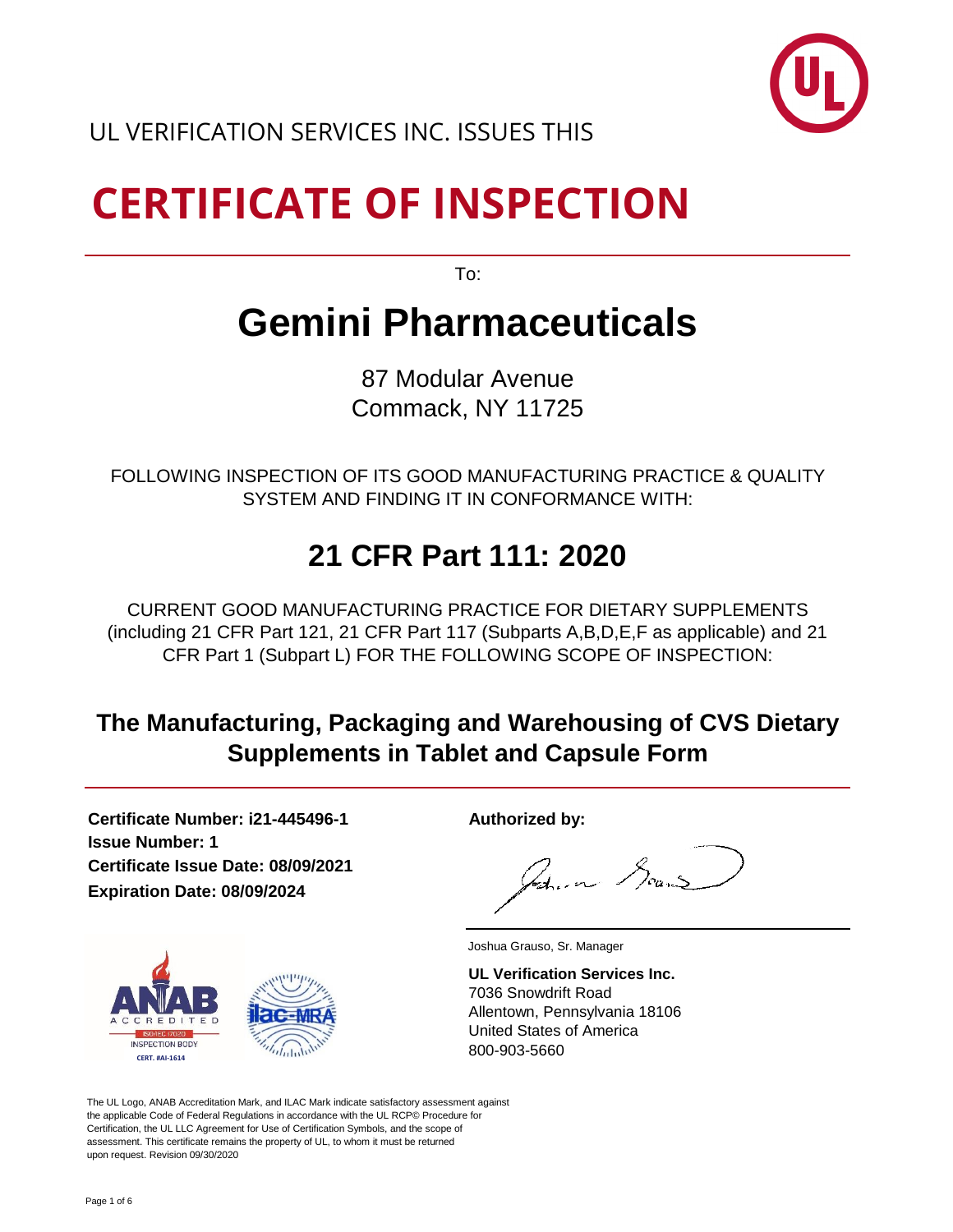

#### UL VERIFICATION SERVICES INC. ISSUES THIS

# **CERTIFICATE OF INSPECTION**

| LOCATIONS*                           | <b>INSPECTED ACTIVITIES*</b>                                                                                                                                                             |
|--------------------------------------|------------------------------------------------------------------------------------------------------------------------------------------------------------------------------------------|
| 87 Modular Avenue                    | The Manufacturing and Bulk Packaging of CVS Dietary                                                                                                                                      |
| Commack, NY 11725                    | Supplements in Tablet and Capsule Form                                                                                                                                                   |
| 65 Mall Drive                        | The Receiving of Raw Materials, Components and                                                                                                                                           |
| Commack, NY 11725                    | <b>Pharmacy Operations</b>                                                                                                                                                               |
| 55 Adams Avenue<br>Commack, NY 11725 | The Finished Goods Warehousing, Shipping,<br>Distribution and The Manufacturing of Tablet and<br>Capsule Form including Tablet Film Coating of CVS<br><b>Dietary Supplement Products</b> |

**Certificate Number: i21-445496-1 Authorized by: Issue Number: 1 Certificate Issue Date: 08/09/2021 Expiration Date: 08/09/2024**



Soun $\mathcal S$ والمساهد المكا

Joshua Grauso, Sr. Manager

**UL Verification Services Inc.** 7036 Snowdrift Road Allentown, Pennsylvania 18106 United States of America

The UL Logo, ANAB Accreditation Mark, and ILAC Mark indicate satisfactory assessment against the applicable Code of Federal Regulations in accordance with the UL RCP© Procedure for Certification, the UL LLC Agreement for Use of Certification Symbols, and the scope of assessment. This certificate remains the property of UL, to whom it must be returned upon request. Revision 09/30/2020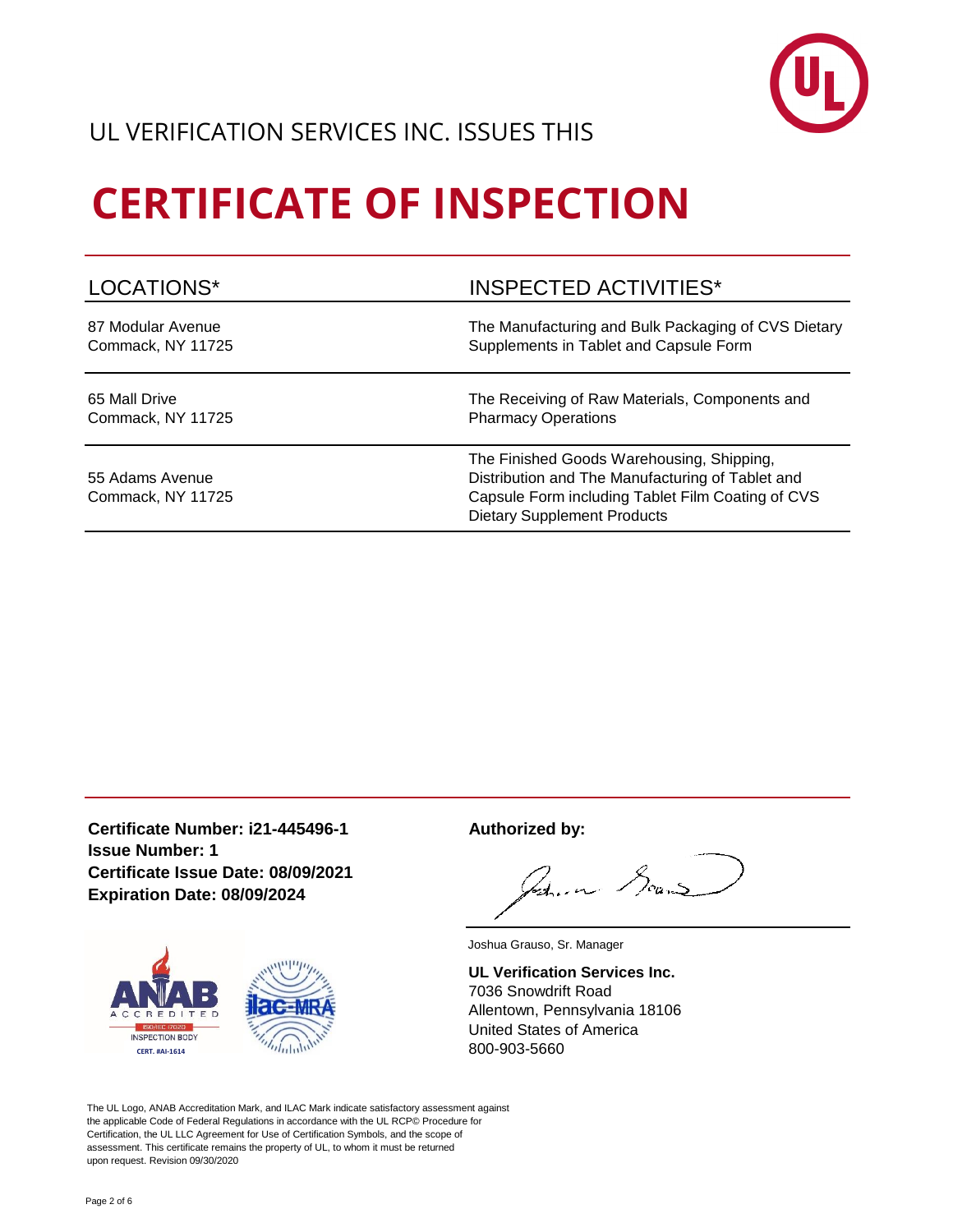

UL VERIFICATION SERVICES INC. ISSUES THIS

## **CERTIFICATE OF CONFORMANCE**

To:

### **Gemini Pharmaceuticals**

87 Modular Avenue Commack, NY 11725

FOLLOWING ASSESSMENT OF ITS GOOD MANUFACTURING PRACTICE & QUALITY SYSTEM AND FINDING IT IN CONFORMANCE WITH:

#### **21 CFR Part 111: 2020**

UL Scheme: Retail Certification Program Procedure for Certification, QSLP 2.1-1 Rev. 02/16/2017 RCP®

CURRENT GOOD MANUFACTURING PRACTICE FOR DIETARY SUPPLEMENTS (including 21 CFR Part 121, 21 CFR Part 117 (Subparts A,B,D,E,F as applicable) and 21 CFR Part 1 (Subpart L) FOR THE FOLLOWING SCOPE OF CERTIFICATION:

#### **The Manufacturing, Packaging and Warehousing of CVS Dietary Supplements in Tablet and Capsule Form**

**Certificate Number: a21-445496-1 Authorized by: Issue Number: 1 Certificate Issue Date: 08/09/2021 Expiration Date: 08/09/2024**



Sour سەر كەك

**UL Verification Services Inc.** 7036 Snowdrift Road Allentown, Pennsylvania 18106 United States of America 800-903-5660

The UL Logo, Enhanced Certification Mark, ANSI Accreditation Mark, and IAF Mark indicate satisfactory assessment against the applicable Code of Federal Regulations in accordance with the UL RCP© Procedure for Certification, the UL LLC Agreement for Use of Certification Symbols, and the scope of assessment. This certificate remains the property of UL, to whom it must be returned upon request. Revision 09/30/2020

Joshua Grauso, Sr. Manager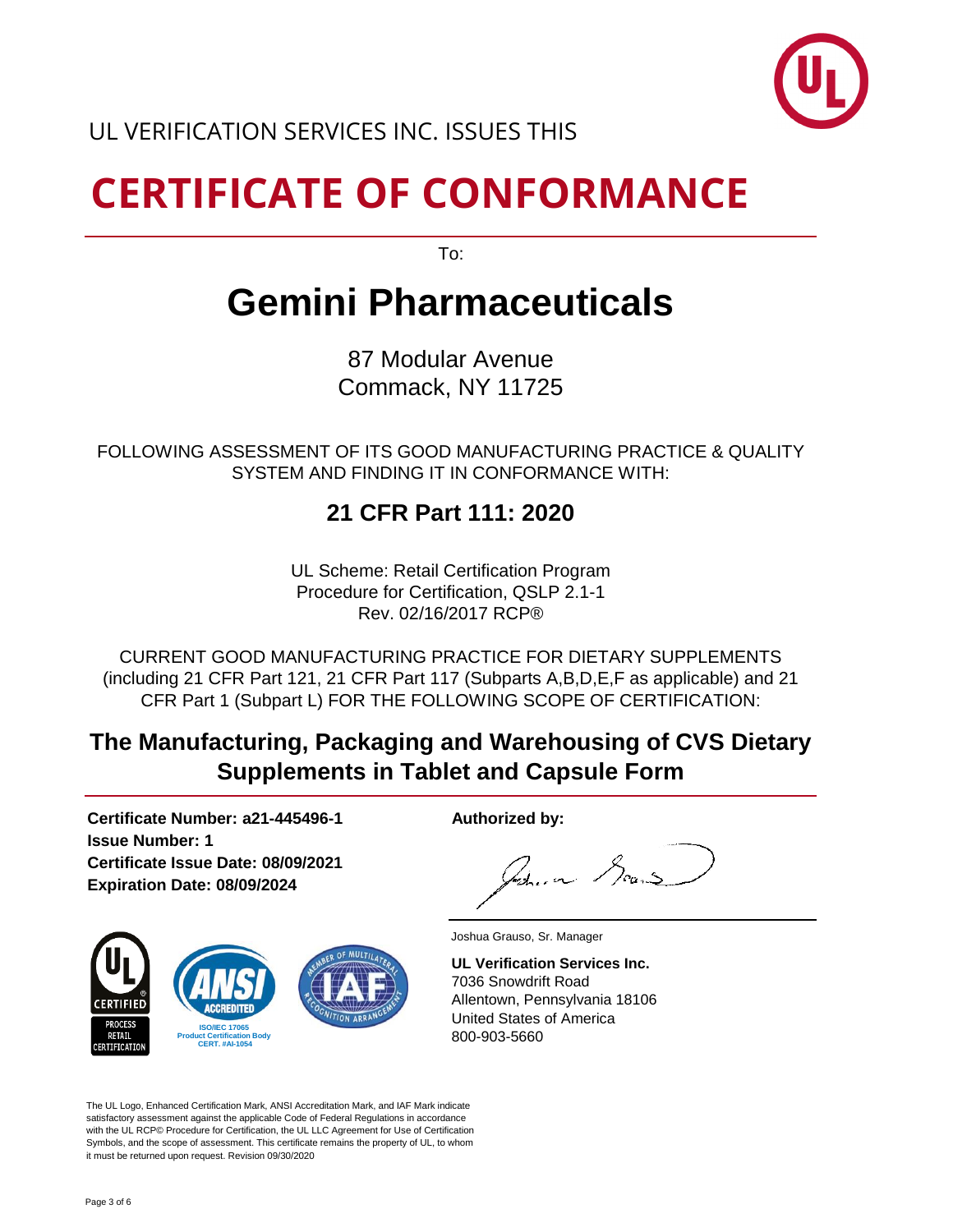

## **CERTIFICATE OF CONFORMANCE**

| LOCATIONS*                           | <b>CERTIFIED ACTIVITIES*</b>                                                                                                                                                             |
|--------------------------------------|------------------------------------------------------------------------------------------------------------------------------------------------------------------------------------------|
| 87 Modular Avenue                    | The Manufacturing and Bulk Packaging of CVS Dietary                                                                                                                                      |
| Commack, NY 11725                    | Supplements in Tablet and Capsule Form                                                                                                                                                   |
| 65 Mall Drive                        | The Receiving of Raw Materials, Components and                                                                                                                                           |
| Commack, NY 11725                    | <b>Pharmacy Operations</b>                                                                                                                                                               |
| 55 Adams Avenue<br>Commack, NY 11725 | The Finished Goods Warehousing, Shipping,<br>Distribution and The Manufacturing of Tablet and<br>Capsule Form including Tablet Film Coating of CVS<br><b>Dietary Supplement Products</b> |

**Certificate Number: a21-445496-1 Authorized by: Issue Number: 1 Certificate Issue Date: 08/09/2021 Expiration Date: 08/09/2024**



Soun\$ between

Joshua Grauso, Sr. Manager **UL Verification Services Inc.** 7036 Snowdrift Road Allentown, Pennsylvania 18106 United States of America

The UL Logo, Enhanced Certification Mark, ANSI Accreditation Mark, and IAF Mark indicate satisfactory assessment against the applicable Code of Federal Regulations in accordance with the UL RCP© Procedure for Certification, the UL LLC Agreement for Use of Certification Symbols, and the scope of assessment. This certificate remains the property of UL, to whom it must be returned upon request. Revision 09/30/2020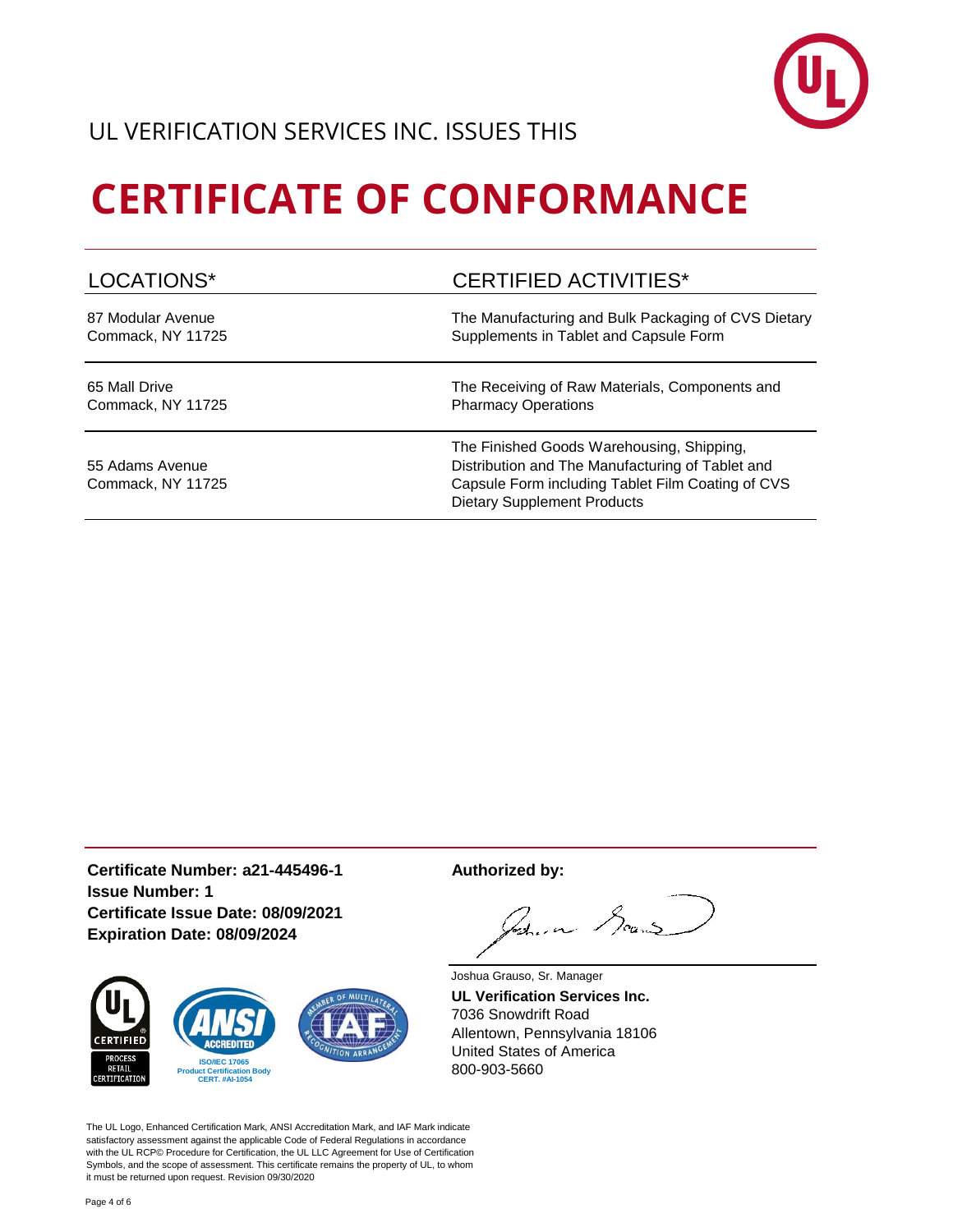

# **CERTIFICATE OF CONFORMANCE**

To:

### **Gemini Pharmaceuticals**

87 Modular Avenue Commack, NY 11725

FOLLOWING ASSESSMENT OF ITS GOOD MANUFACTURING PRACTICE & QUALITY SYSTEM AND FINDING IT IN CONFORMANCE WITH:

### **21 CFR Part 111: 2020**

CURRENT GOOD MANUFACTURING PRACTICE FOR DIETARY SUPPLEMENTS (including 21 CFR Part 121, 21 CFR Part 117 (Subparts A,B,D,E,F as applicable) and 21 CFR Part 1 (Subpart L) FOR THE FOLLOWING SCOPE OF CERTIFICATION:

#### **The Manufacturing, Packaging and Warehousing of CVS Dietary Supplements in Tablet and Capsule Form**

**Certificate Number: m21-445496-1 Authorized by: Issue Number: 1 Certificate Issue Date: 08/09/2021 Expiration Date: 08/09/2024**



Zun Soans

Joshua Grauso, Sr. Manager

**UL Verification Services Inc.** 7036 Snowdrift Road Allentown, Pennsylvania 18106 United States of America 800-903-5660

The UL Logo and Enhanced Certification Mark indicate satisfactory assessment against the applicable Code of Federal Regulations in accordance with the UL RCP© Procedure for Certification, the UL LLC Agreement for Use of Certification Symbols, and the scope of assessment. This certificate remains the property of UL, to whom it must be returned upon request. Revision 09/30/2020